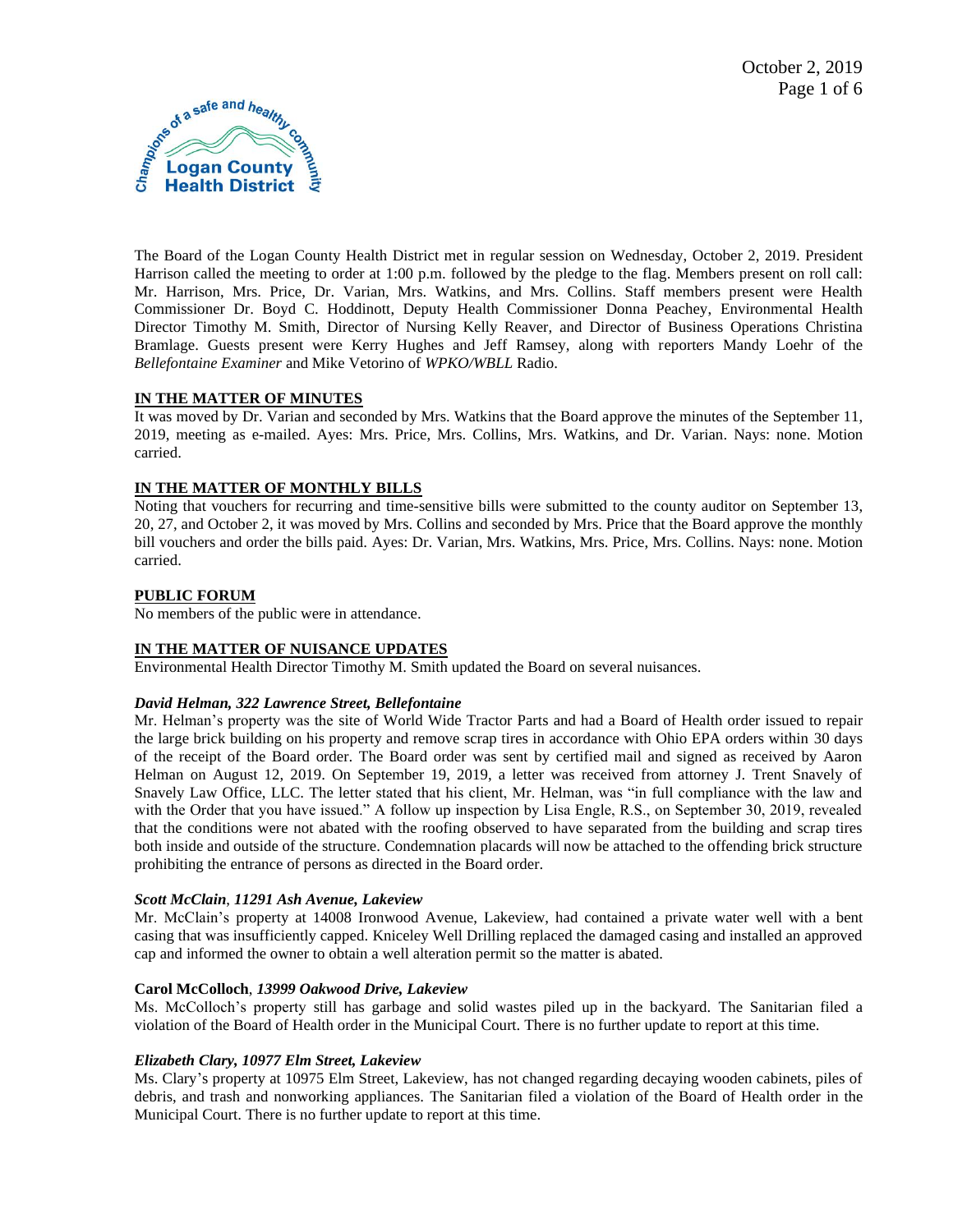#### *John Aiken, 11008 Walnut St., Lakeview*

Mr. Aiken's property has miscellaneous solid wastes and items collecting water creating possible mosquito harborages, and he did not claim the Board's order sent by certified mail. It was resent on June 5, 2019, and an inspection date was set for June 17, 2019. A follow-up inspection occurred on June 26, 2019. Full compliance was not attained so the Sanitarian filed a violation of the Board of Health order in the Municipal Court. There is no further update to report at this time.

#### *Greg Beach, 11055 Kickapoo Path, Chippewa Park, Lakeview*

Mr. Beach's property at 13773 Kickapoo Path, Chippewa Park, Lakeview, still has an inoperative automobile and a water well in the driveway with its cap flush with the gravel. The Sanitarian filed a violation of the Board of Health order in the Municipal Court. There is no further update to report at this time.

#### *David Garrison, 16098 SR 235 N, Lot #23, Belle Center*

Mr. Garrison's property at 11344 Chinook Path, Chippewa Park, Lakeview, contains bags of trash and debris scrap and on May 23, 2019, scrap tires and an automotive battery had been added. A Board of Health order was received on June 14, 2019. A follow up inspection on July 10, 2019, showed the amount of trash to be worse and open burning has continued. The Sanitarian filed a violation of the Board of Health order in the Municipal Court. There is no further update to report at this time.

#### *Jamie Caskey, 11113 Shawnee Path, Chippewa Park, Lakeview*

Mr. Caskey's property contains trash and debris and standing water in plastic containers following a Sanitarian's Order by David Miller, SIT, and a follow up inspection on June 28, 2019. A seven (7) day Board of Health order was issued on July 10, 2019. The Board of Health order sent by certified mail was returned August 12 unclaimed so it was resent through regular mail. A reinspection on August 30 revealed no change. The Sanitarian filed a violation of the Board of Health order in the Municipal Court. There is no further update to report at this time.

#### *CHACO, LLC, 424 McAdams Rd., Cable*

The CHACO, LLC's property at 117 W. Buckingham Ave., Bellefontaine, still contains broken pallets and solid waste after receiving a Sanitarian's Order from Lisa Engle, RS, and a follow up inspection on July 2, 2019. A seven (7) day Board of Health order was issued on July 10, 2019. The Board of Health order sent by certified mail was returned unclaimed. It was resent through regular mail. A reinspection on September 26, 2019, still revealed no compliance so the Sanitarian will file a violation of the Board of Health order in the Municipal Court.

#### **IN THE MATTER OF NUISANCES**

Environmental Health Director Timothy M. Smith reported on several nuisances.

#### *Mary Burns, 11275 Ash Street, Lakeview*

Ms. Burns' property has numerous piles of animal feces, used motor oil, trash, and construction debris around the home and back porch. David Miller, SIT, issued a Sanitarian's Order on September 3, 2019. A follow up inspection on September 13, 2019, revealed little change. It was moved by Dr. Varian and seconded by Mrs. Price to declare that the conditions constitute a public health nuisance and issue an order to correct the violation by removing the solid wastes to a licensed disposal facility within seven (7) days of receipt of the order. Ayes: Mrs. Watkins, Mrs. Collins, Mrs. Price, Dr. Varian. Nays: none. Motion carried.

#### *Gay Lynne Gearhart, 11031 Oneida Path, Lakeview*

Ms. Gearhart's property has a non-operational vehicle, wood debris, and trash. David Miller, SIT, issued a Sanitarian's Order on August 29, 2019. A follow up inspection on September 13, 2019, revealed no change. It was moved by Dr. Varian and seconded by Mrs. Price to declare that the conditions constitute a public health nuisance and issue an order to correct the violation by removing the solid wastes to a licensed disposal facility within seven (7) days of receipt of the order. Ayes: Mrs. Watkins, Mrs. Collins, Mrs. Price, Dr. Varian. Nays: none. Motion carried.

#### *Gay Lynne Gearhart, 11031 Oneida Path, Lakeview*

Ms. Gearhart's property at 11104 Oneida Path, Lakeview, has old appliances left on a porch, evidence of burning trash, non-working vehicles, indoor furniture set outside in the yard, buckets of water around the house, and evidence of a well alteration without a permit. David Miller, SIT, issued a Sanitarian's Order on August 29, 2019. A follow up inspection on September 13, 2019, revealed no change. It was moved by Dr. Varian and seconded by Mrs. Price to declare that the conditions constitute a public health nuisance and issue an order to correct the violation by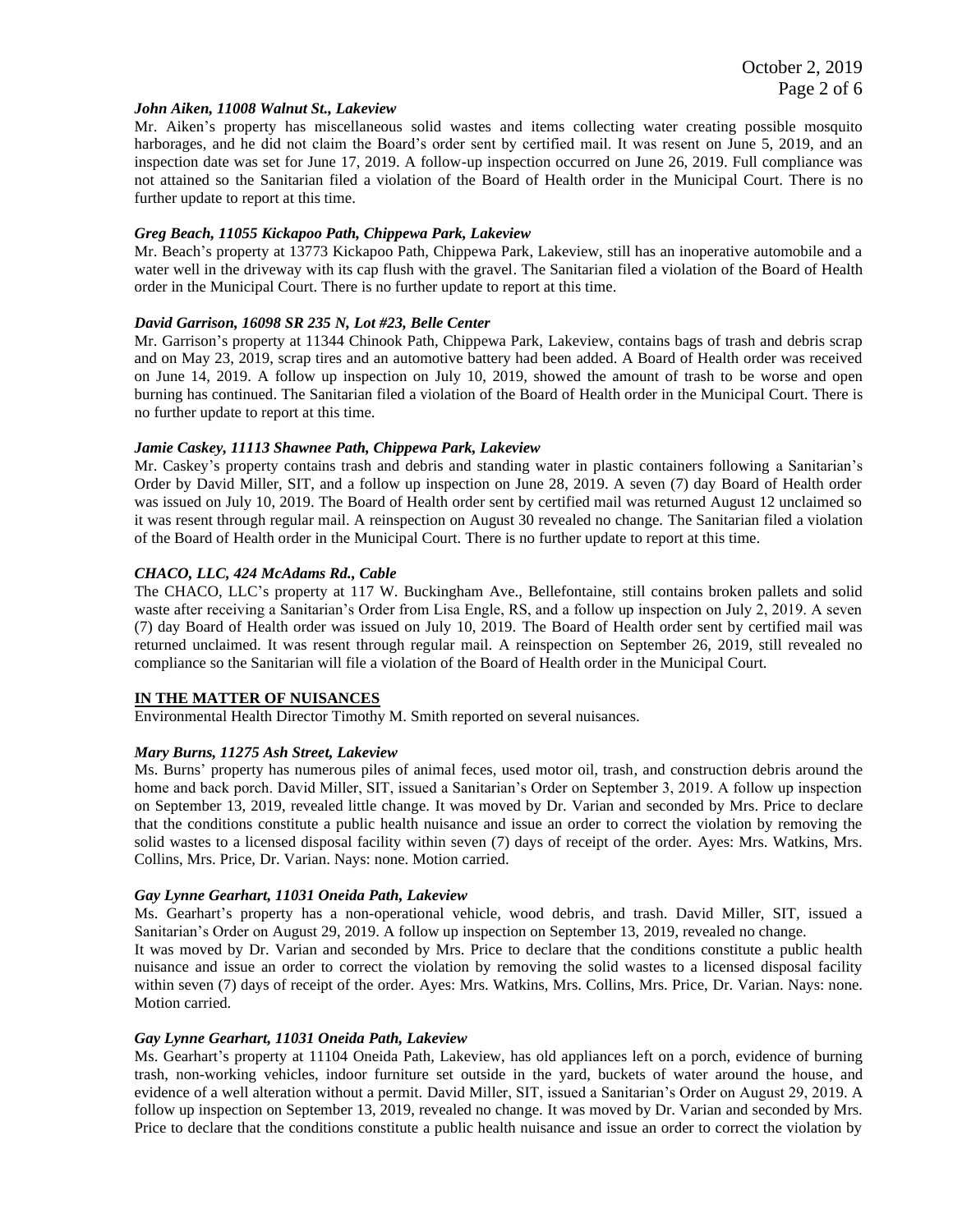removing the solid wastes to a licensed disposal facility, cease all open burning, remove or repair all non-working vehicles, remove or treat accumulations of water to prevent the growth of mosquitoes, and obtain approval of work done to the well through a well alteration permit, all within seven (7) days of receipt of the order. Ayes: Mrs. Watkins, Mrs. Collins, Mrs. Price, Dr. Varian. Nays: none. Motion carried.

#### *Norman Rath, 11007 Oneida Path, Lakeview*

Mr. Rath's property has a vacant structure surrounded by high weeds that is a rodent and animal harborage. David Miller, SIT, issued a Sanitarian's Order on August 29, 2019. A follow up inspection on September 13, 2019, revealed no change. It was moved by Dr. Varian and seconded by Mrs. Price to declare that the conditions constitute a public health nuisance and issue an order to correct the violation by mowing and maintaining the yard, secure the structure to prevent animal activity, and provide evidence that the structure is habitable within seven (7) days of receipt of the order. Ayes: Mrs. Watkins, Mrs. Collins, Mrs. Price, Dr. Varian. Nays: none. Motion carried.

## **IN THE MATTER OF VARIANCE REQUESTS**

Environmental Health Director Timothy M. Smith reported on several variance requests.

#### *Kerry Hughes, 9068 O'Connor's Point Drive, Belle Center*

Mr. Hughes requests a variance from OAC 3701-28-07 (D) to construct an attached garage less than ten (10) feet from an existing water well. Mr. Hughes presented additional construction measures to see if they would meet the intent of the code and protect the well from possible damage and contamination from termaticides. Mr. Hughes proposed to add a plastic liner buried in the ground under the garage all the way to the well and wrap around to seal the well from any contamination. Additionally, Mr. Hughes is also willing to build the garage with poured cement walls eight (8) feet above the ground to prevent any need for termaticides. After much discussion, the Board requested a written statement from a reputable pest control company to confirm that eight (8) feet poured cement walls for a garage would prevent the need for termaticides. Mr. Hughes did not have that information available. The Board decided to table this matter until the November Board meeting, in order to allow Mr. Hughes time to gather the requested information about termaticides.

#### *Jeremy Williams, 3633 Wright Street, Huntsville*

Mr. Williams requests a variance from OAC 3701-28-07 (D) to construct a home addition that will only be four (4) feet six (6) inches from an existing water well when ten (10) feet is required. Mr. Jeff Ramsey was present to represent Mr. Williams. After some discussion, Mr. Williams proposed reducing the home addition to make the distance from the well to the new build to remain at the same current distance of six (6) feet eight (8) inches. It was determined that since the new construction would be built along the same plane of the existing home, the addition will not increase the risk from the original well's pre-existing, unpermitted, non-conformity to the present water well code. It was moved by Dr. Varian and seconded by Mrs. Price to approve the variance request at the revised distance of six (6) feet eight (8) inches. Ayes: Mrs. Watkins, Mrs. Collins, Mrs. Price, Dr. Varian. Nays: none. Motion carried.

#### *George Rex, P.O. Box 161, Jackson Center*

Mr. Rex's property is at 7701 Kootenay Street, Moundwood, Huntsville. Mr. Rex requests a variance from OAC 3701-29-06 (C) and 3701-29-18 (C) (1) and (6) to install a temporary, 1,500 gallon plastic holding tank until the sanitary sewer is brought to his proposed home already under construction. It was moved by Mrs. Price and seconded by Mrs. Collins to approve the variance request with three conditions. First, there needs to be a service contract agreement with a registered septage hauler. Second, a high-water alarm must be installed on the septic tank. Third, the variance will be reviewed if a permanent sewer line is not installed within one (1) year. Ayes: Mrs. Watkins, Dr. Varian, Mrs. Collins, Mrs. Price. Nays: none. Motion carried.

### **IN THE MATTER OF WATER POLLUTION CONTROL LOAN (WPCL) FUND**

#### *Ellen Oakley, 15781 SR 720, Lakeview*

Ms. Oakley, owner of the property at 15745 SR 720, Lakeview, qualified for 85% funding for the replacement of a home sewage system from the Water Pollution Control Loan Fund through the Ohio EPA. The system design requires an effluent pump following the septic tank up to the on lot leaching area of shallow trenches which must be covered with 12 inches of top soil. The following sealed bids were received and opened during the meeting (bids listed from highest to lowest). It was noted that Mike Stolly was asked to submit a bid, but declined.

| Bobcat multi-Works, LLC | \$18,249.00 |
|-------------------------|-------------|
| JC's Backhoe            | \$15,850.00 |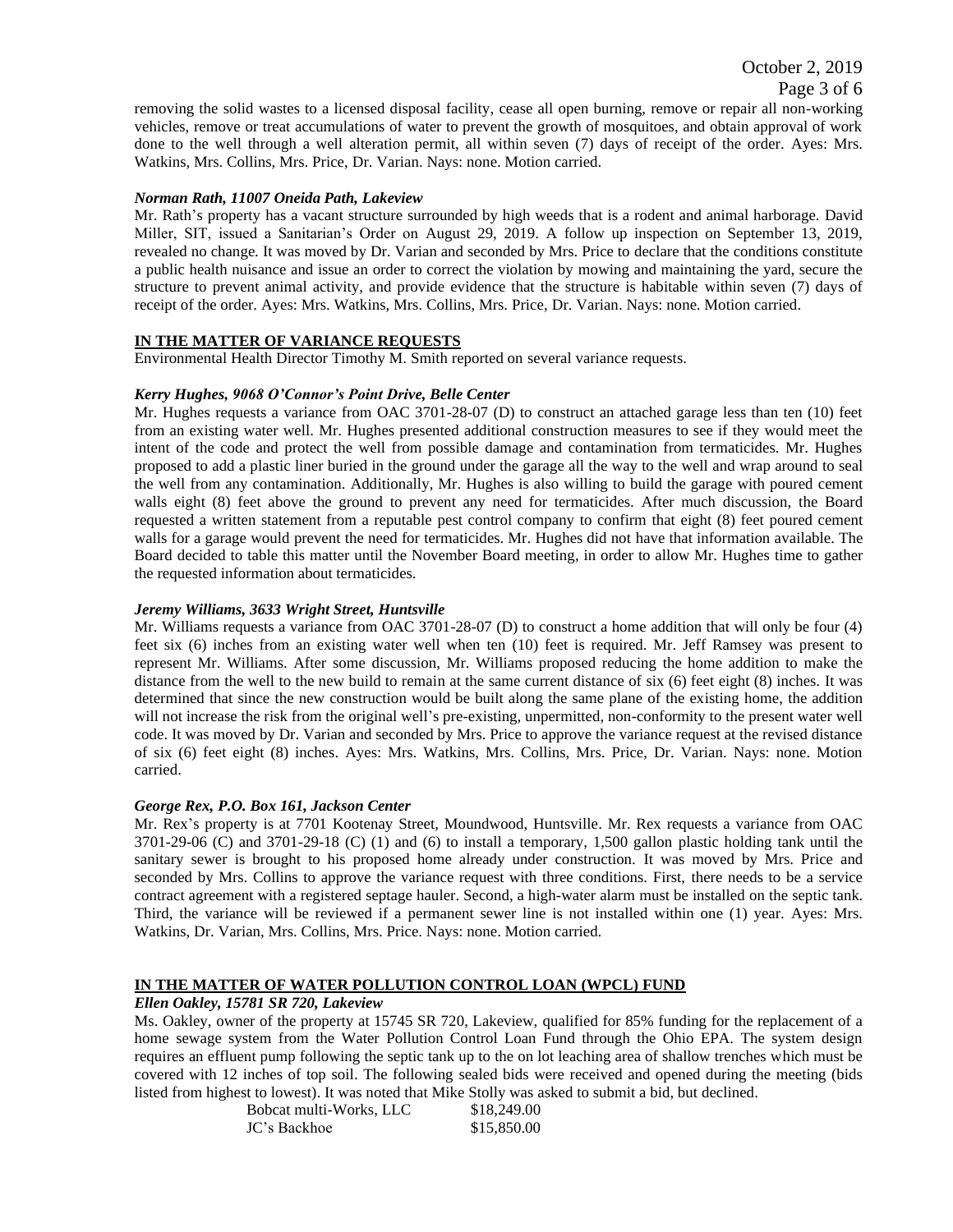Mike Stolly Declined

It was moved by Mrs. Watkins and seconded by Mrs. Price to accept JC's Backhoe bid of \$15,850.00, since it was the lowest and best. Ayes: Mrs. Collins, Dr. Varian, Mrs. Price, Mrs. Watkins. Nays: none. Motion carried.

### **OPERATION AND MAINTENANCE (O&M) PROGRAM UPDATE**

Environmental Health Director Timothy M. Smith gave an updated report on the O&M Program through October 1, 2019 (see Notes to Minutes). Harrison Township property owners with septic systems were sent their \$50 O&M application and invoice first notices on September 16, 2019. The third mailing of Perry Township's late O&M notices and Zane Township's final O&M notices are being arranged. The health district's website (loganhealth.org) has further information about this state-mandated program.

## **IN THE MATTER OF NURSING REPORT**

Director of Nursing Kelly Reaver presented the activities of the nursing division over the past month.

- LCHD staff held two (2) off site Hepatitis A vaccine clinics with Narcan trainings. Logan County has had 5 cases this year, but none of them have led to any additional local outbreaks.
- Infectious disease cases are down compared to August 2018 (see Notes to Minutes for stats).
	- Total cases for 2019----202, cases for 2018------226
	- August cases for 2019----20, August cases for 2018-----30
- Children with Medical Handicaps numbers are down due to staffing shortage.
- Newborn home visits are down for August 2019 at 3 compared to August 2018 at 7.
- Immunizations for children increased compared to last year: August 2019 92 and August 2018 78. Immunizations for adults decreased compared to last year: August 2019 – 22 and August 2018 – 28.
- WIC total participants compared to a year ago are down for August 2019 593, August 2018------607
- As of September 25, 2019, 118 Narcan kits have been distributed.
- Infectious disease information on Cyclosoriasis, E. coli, and Salmonellosis was provided by an email attachment (see Notes to Minutes).

### **IN THE MATTER OF PLANNING UPDATES**

Deputy Health Commissioner Donna Peachey reported on the Public Health Accreditation Board's (PHAB) response to LCHD's annual report that was submitted in September 2019. PHAB congratulated the LCHD on sharing Quality Improvement and Performance Management activity results with all staff in a number of ways through the department to all levels of staff, including the Board of Health members. One suggestion was to consider adding a layer of context to the Performance Management monitoring to identify which measures align with the department Strategic Plan, the Quality Improvement and Workforce Development Plans, and the CHIP. Mrs. Peachey distributed the Summary of Strategic Planning Inputs 2020-2025. Mrs. Peachey stated that she is working gathering information for the next Strategic Plan; therefore, she distributed surveys for the BOH to complete by either QR scannable code, web link, or paper form. Customers of the LCHD are being asked to complete surveys, and staff will also be asked to complete a survey.

## **IN THE MATTER OF FINANCIAL REPORT REVIEW**

Director of Business Operations Christina Bramlage presented financial reports for the month of August. She noted that the Federal Public Health Infrastructure Program and Federal Women, Infants, and Children Program both received grant money. The District Health Fund received a Medicaid Administrative Claiming reimbursement. Also, the Sewage Treatment Fund received Federal grant money for the Water Pollution Control Loan. Mrs. Bramlage noted that a laptop was purchased in the Public Health Infrastructure Program and vaccine was purchased in the District Health Fund. All other expenses were routine. It was moved by Mrs. Collins and seconded by Dr. Varian that the Board authorize President Harrison to approve review of the reports. Ayes: Mrs. Price, Mrs. Watkins, Dr. Varian, Mrs. Collins. Nays: none. Motion carried.

## **IN THE MATTER OF ROUTINE BOOKKEEPING MATTERS**

It was moved by Mrs. Price and seconded by Mrs. Watkins that the Board confirm the following transfer of appropriated funds to meet current expenses as completed by the Director of Business Operations Christina Bramlage during the month of September. Ayes: Dr. Varian, Mrs. Collins, Mrs. Watkins, Mrs. Price. Nays: none. Motion carried.

### *Food Safety Fund 7031*

\$300.00 FROM 7031-401-551460 Refunds

\$200.00 TO 7031-401-552050 Remit to Department of Agriculture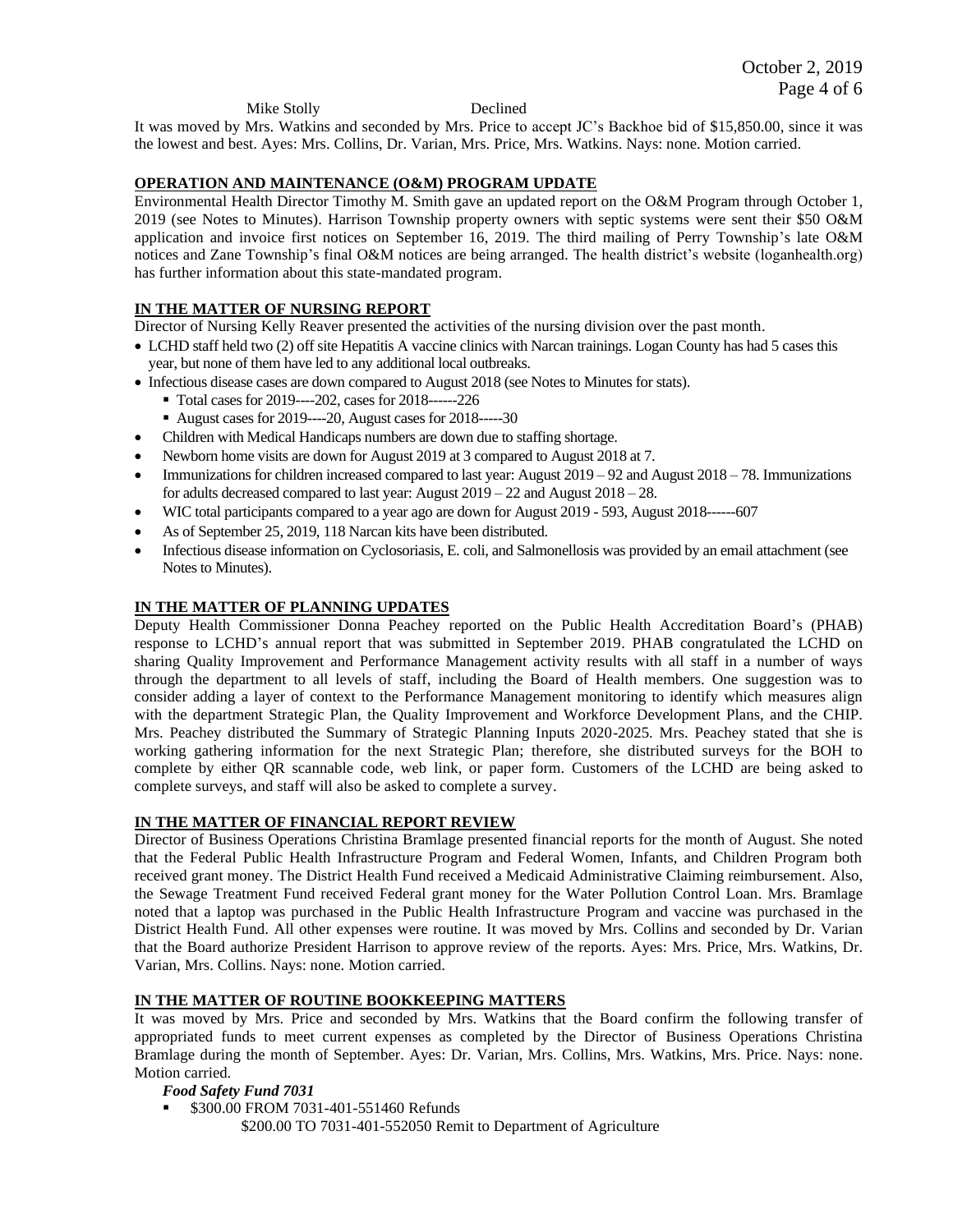\$100.00 TO 7031-401-552001 Remit to State

- *Sewage Treatment Fund 7024*
- \$417.85 FROM 7024-401-511010 Salaries TO 7024-401-541010 Supplies
- *C & D Waste Disposal Fund 7028*
- \$4,340.00 FROM 7028-401-552001 Remit to State
	- \$4,000.00 TO 7028-401-552000 Remit to ODNR
		- \$ 340.00 TO 7028-401-552003 Remit to Township

# **IN THE MATTER OF COMPLETION OF PROBATION/PERMANENT APPOINTMENT-SHELBY PURK**

Shelby Purk has met her 180-day probationary period and had a position evaluation. Shelby Purk is recommended for permanent hire effective September 21, 2019. It was moved by Mrs. Watkins and seconded by Mrs. Price that the Board recognize completion of the 180-day probationary period and authorize permanent appointment to the position for Shelby Purk. Ayes: Dr. Varian, Mrs. Collins, Mrs. Price, Mrs. Watkins. Nays: none. Motion carried.

### **IN THE MATTER OF REGISTERED SANITARIAN APPOINTMENT – S. ALEXIS ZABORNIAK**

It was moved by Mrs. Collins and seconded by Mrs. Price that the Board extend their congratulations and recognize successful completion of the Registered Sanitarian exam by Sanitarian-in-Training S. Alexis Zaborniak, and authorize advancement to Grade 23 Step 2 on the salary schedule effective upon receipt of the official notice of completion. Ayes: Mrs. Watkins, Dr. Varian, Mrs. Collins, Mrs. Price. Nays: none. Motion carried.

### **REGIONAL HEALTHCARE EMERGENCY PREPAREDNESS (RHEP) COALITION MEMORANDUM OF UNDERSTANDING (MOU)**

Director of Business Operations Christina Bramlage presented the agreement between the Central Ohio Trauma System (COTS) and the LCHD. The purpose of the regional MOU is to be a voluntary agreement among organizations that have as their primary mission a purpose to provide or support health care within their community. The agreement establishes formal roles and responsibilities as a regional health care coalition for emergency preparedness, response, recovery and mitigation as appropriate. It was moved by Dr. Varian and seconded by Mrs. Watkins to approve the RHEP MOU, pending prosecutor approval. Ayes: Mrs. Price, Mrs. Collins, Mrs. Watkins, Dr. Varian. Nays: none. Motion carried.

#### **PARTNER AGENCY AGREEMENT FORM FOR NARCAN**

Director of Business Operations Christina Bramlage revisited the Partner Agency Agreement form. At the September Board meeting, the Board accepted several of these agreements that were signed by local partners. Mrs. Bramlage now seeks approval for Health Commissioner Dr. Boyd C. Hoddinott to have permission to sign these agreements as local partners continue to sign them. It was moved by Mrs. Watkins and seconded by Mrs. Collins to give Dr. Boyd C. Hoddinott permission to sign the partner agency agreement forms as the LCHD receives them. Ayes: Mrs. Price, Dr. Varian, Mrs. Collins, Mrs. Watkins. Nays: none. Motion carried.

## **SERVICE AGREEMENT BETWEEN OHIO PHARMACY SERVICES**

Director of Business Operations Christina Bramlage presented the renewal Service Agreement between Ohio Pharmacy Services – the State of Ohio's supplier of pharmaceuticals, over-the-counter items, medical supplies, personal care items, and forms and miscellaneous products to the LCHD for eligible purchases for Fiscal Years 2020-2021. It was moved by Mrs. Price and seconded by Mrs. Watkins to accept this agreement pending prosecutor approval. Ayes: Dr. Varian, Mrs. Collins, Mrs. Watkins, Mrs. Price. Nays: none. Motion carried.

### **IN THE MATTER OF POLICY CHANGES FOR OVERTIME AND IMMUNIZATIONS**

Director of Business Operations Christina Bramlage reviewed proposed changes to the current policy and procedure manual sections chapter 4: Compensation and Hours of Work, section 5.04: Holidays, and section 5.20: Immunizations. Dr. Varian pointed out several things to consider on wording. It was moved by Mrs. Watkins and seconded by Mrs. Collins to accept the policy changes with the noted changes. (See Notes to Minutes) Ayes: Mrs. Price, Dr. Varian, Mrs. Collins, Mrs. Watkins. Nays: none. Motion carried.

### **IN THE MATTER OF HEALTH COMMISSIONER COMMENTS**

Health Commissioner Dr. Boyd C. Hoddinott stated that the Environmental Health Director and Director of Nursing each need more staff to help complete mandated tasks. Both units are struggling to keep up with the required duties.